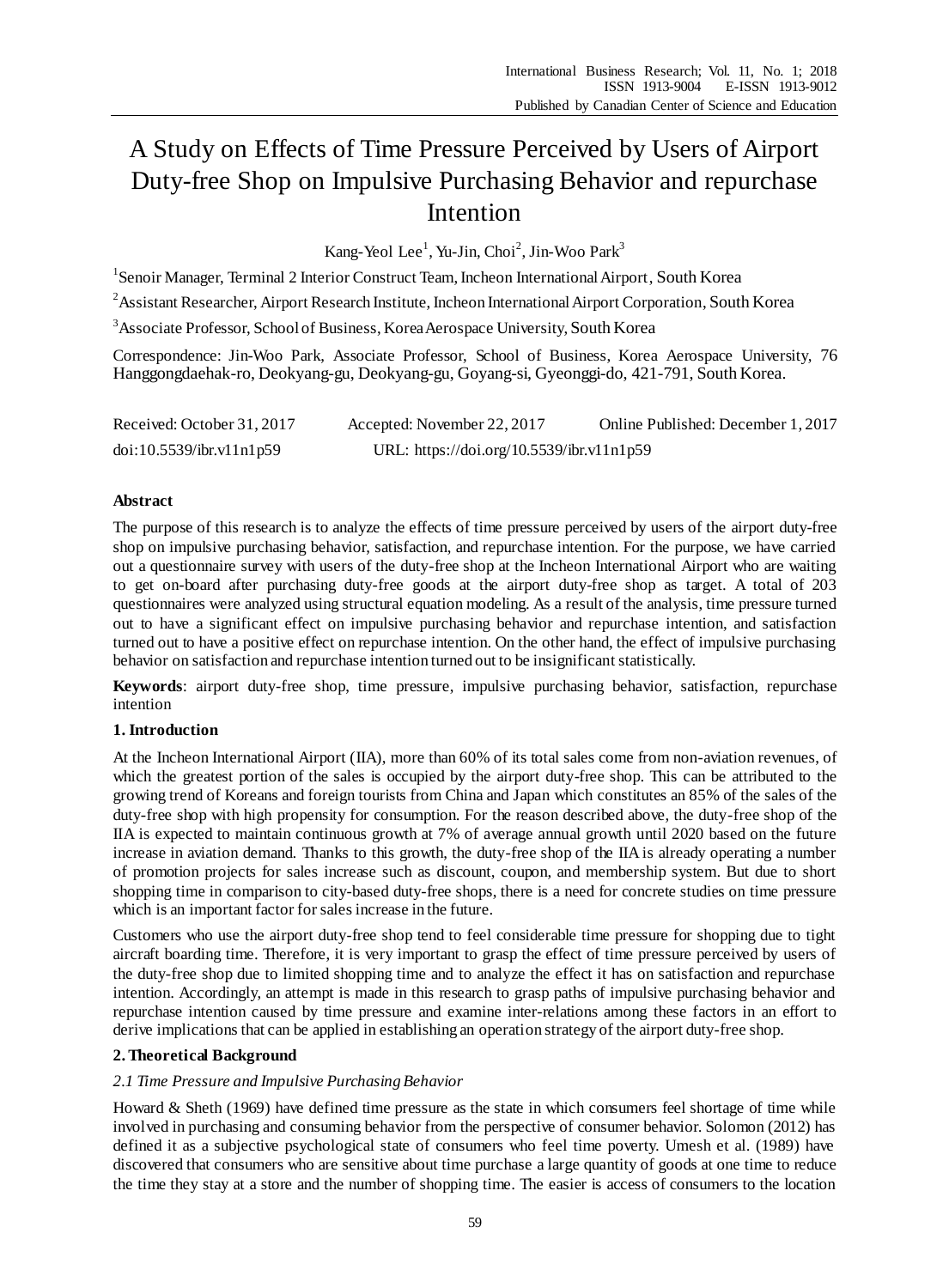of a store, its facilities and its form, urgency of consumers toward time who are being pressed for time is reduced and quality of their shopping experience is increased (Herrington, 1995). Because of this, the degree of time pressure appears differently based on individual and situational characteristics (Rastegary & Landy, 1993). In this research, time pressure can be understood as a psychological state in which users of the airport duty-free shop feel shortage of time available to them for shopping. Dhar & Nowlis (1999) have identified appearance of salient characteristics in consumers under time pressure, and this is because consumers use more heuristic under situations of time constraints to simplify their cognitive task. For this reason, when there are time restraints, there is a good possibility that consumers would purchase goods impulsively as there is little likelihood to search for information and process them (Brehm, 1966).

Impulsive purchasing refers to the behavior of immediate purchasing in a state where purchasing was not intended before consumers enter into a sales outlet (Rook & Fisher, 1995). It is a shopping action that appears immediately in response to a particular situation and atmosphere and which is hard to control for consumers. Vohs & Faber (2007) claimed that the phenomenon of impulsive purchasing occurs more frequently when consumers react to various factors emotionally in a shopping environment. Impulsive purchasing includes both unplanned purchasing and unintended purchasing before consumers visit a sales outlet (Faber & O'Guinn, 1992; Stern, 1962). As characteristics of impulsive purchasing, it occurs often when subsequent result after purchasing is not considered, and the required time between the time when consumers find an item to purchase and the time when they actually purchase is short (Rook & Fisher, 1995). In other words, consumers make an instant decision due to a sudden desire to possess a commodity (Lee & Kacen, 2008). In this research, impulsive purchasing can be defined as purchasing behavior that occurs with no regard to a purchasing plan due to a shopping desire on the part of consumers which was stimulated by a shopping environment of the airport duty-free shop (Hodge, 2004). Hausman (2000) claimed that impulsive purchasing is basically not an action intended to achieve a particular objective. Rather, it is an action that can evoke repurchase intention and satisfaction by itself since it engenders hedonic fulfillment. Gardner & Rook (1988) have stated that, in impulsive purchasing, there co-exist contrasting emotions since consumers are satisfied after impulsive purchasing while they feel certain sense of guilt at the same time. According to Xiao (2012), in the case of impulsive purchasing too, satisfaction with the result of one's decision can be great even though it is not a rational purchase.

#### *2.2 Satisfaction and Repurchase Intention*

Customer satisfaction, an overall evaluation that is based on accumulated experience of repeated purchasing, has attracted steady attention as a major means of loyalty management in marketing (Szymanski & Henard, 2001). That is, as a variable that plays an important role in enabling customer maintenance and in bringing about profitability, customer satisfaction is regarded as a practical scale that is used to evaluate corporate development. In this research, it was defined as an evaluation for subjective satisfaction perceived on the goods purchased at the airport duty-free shop and the particular shopping environment. The fact that customer satisfaction is a precondition for loyalty that encompasses repurchase, service maintenance, and positive word of mouth is already verified by existing studies (Lam et al., 2004). Furthermore, it was already proved that the customers who are satisfied with a particular good or service often entertain the intention to repurchase or influence others by way of favorable communication (Kristensen et al., 1999).

Repurchase intention not only has a great effect on corporate record, it often serves as an important resource for competitive advantage. Oliver (2014) have noted that it is an intention to use the service provided again on the part of a purchaser based on past experience. According to Biong (1993), repurchase intention is closely related to both actual repurchasing behavior and a long-term strategy for maintaining customers, and as such it is treated importantly in marketing together with customer satisfaction (Hof et al., 2000). In this research, repurchase intention signifies a personal judgment as to the possibility of repurchase from the airport duty-free shop that provided goods and services in the past.

#### *2.3 Research Model and Hypotheses*

In order to analyze the effects of time pressure within an airport duty-free shop, a model was designed and analyzed in this research on relationships among time pressure, impulsive purchasing behavior, satisfaction, and repurchase intention <Figure 1>. Research hypotheses are marked with arrows, and all hypotheses are set up as a positive entity.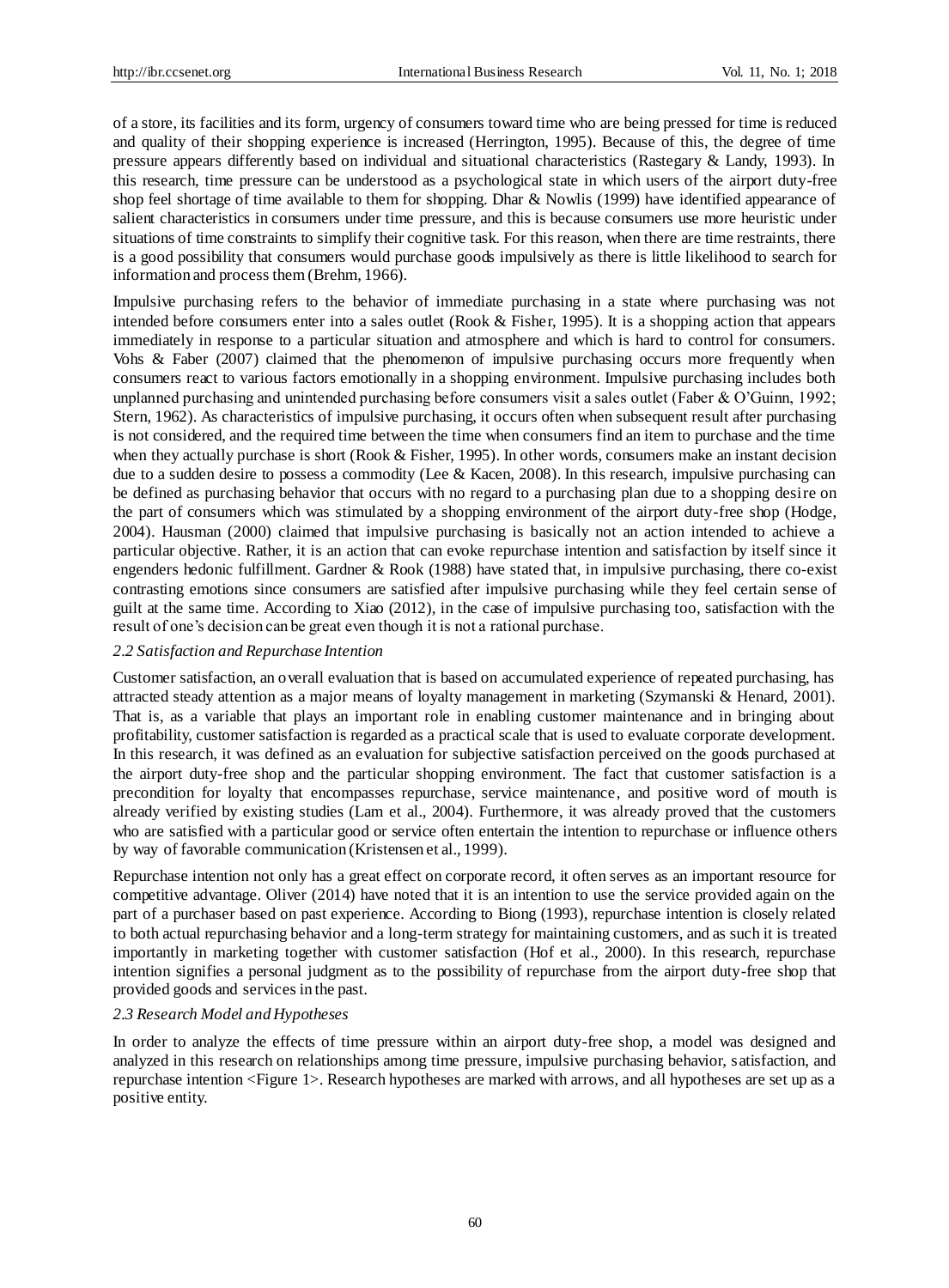

Figure 1. Conceptual model

#### **3. Methodology**

In order to analyze hypotheses of this research empirically, we have derived questionnaire items based on factors related to preceding studies, and carried out a pilot-test with 52 users of the duty-free shop at IIA who have completed shopping and were waiting to get on-board at the boarding lounge as target. And based on an analysis of preliminary survey results, we have drawn up the final questionnaire with modifications on the form of questionnaire construction and certain items in an effort to facilitate understanding of the respondents and enhance reliability and validity by variable. Measurement items that have been used in this research are as shown in Table 1, and each item is displayed in such a way that [Very much so  $(5)$  – Not very much so  $(1)$ ] can be marked using a 5-point Likert scale <Table 1>.

| Time         | When shopping at the duty-free shop, I had to finish shopping hurriedly.                     |
|--------------|----------------------------------------------------------------------------------------------|
| pressure     | When shopping at the duty-free shop, I had to finish shopping under time pressure.           |
|              | When shopping at the duty-free shop, I did not have sufficient time for shopping.            |
|              | When shopping at the duty-free shop, I finished shopping hurriedly.                          |
| Impulsive    | I did not have a plan to purchase at the airport duty-free shop, but there are goods that I  |
| purchasing   | purchased impulsively.                                                                       |
| behavior     | I have goods purchased impulsively in addition to the goods I originally planned to purchase |
|              | at the airport duty-free shop.                                                               |
| Satisfaction | I am satisfied overall on the duty-free shopping this time.                                  |
|              | I am satisfied with the duty-free goods purchased at the duty-free shop overall this time.   |
|              | I am satisfied with my shopping at the duty-free shop this time.                             |
| Repurchase   | I intend to repurchase duty-free goods at the airport duty-free shop in the future.          |
| intention    | I would like to purchase again at the airport duty-free shop next time.                      |
|              |                                                                                              |

Table 1. Measurement items

*\* Note:* Five-point Likert scale

Sample for survey target was chosen from among Korean passengers who have completed shopping at the duty-free shop of IIA that has maintained the top rank in sales among airport duty-free shops in the world since 2011 and were waiting to get on-board at the boarding gate after completing their shopping. The questionnaire survey was carried out for about 2 weeks from June 15 to June 23, 2013. A total of 253 copies of the questionnaire were distributed and 211 copies were recovered. But for final analysis, only 203 copies were used excluding those that contained insincere answers or unanswered items. General characteristics of the sample are as shown in <Table 2>.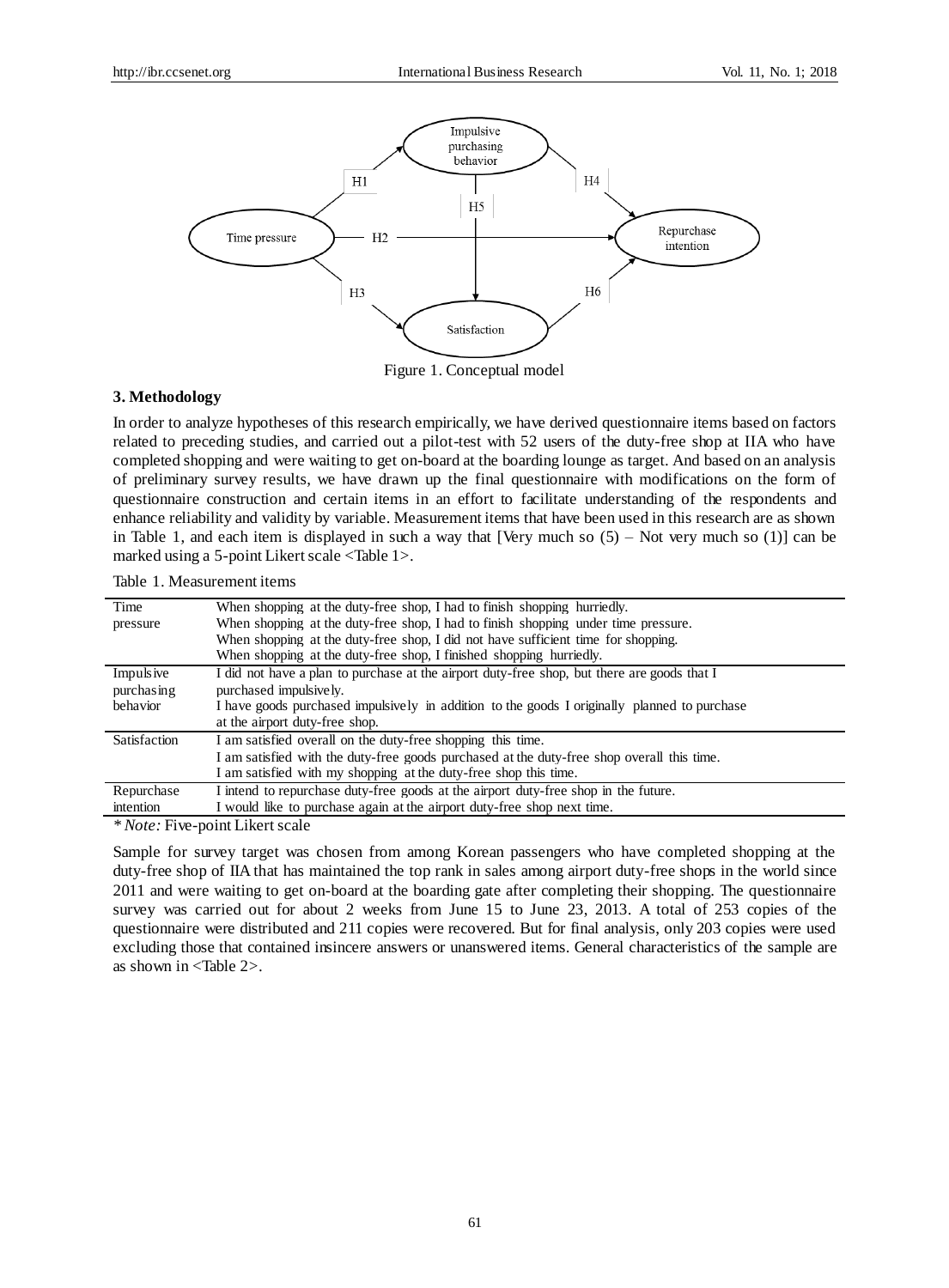|               | <b>Division</b>                   | Frequency(Persons) | Ratio $(\%)$ |
|---------------|-----------------------------------|--------------------|--------------|
| Sex           | Male                              | 102                | 50.2%        |
|               | Female                            | 101                | 49.8%        |
| Age           | $20 \sim 29$ years old            | 30                 | 14.8%        |
|               | $30 \sim 39$ years old            | 72                 | 35.5%        |
|               | $40 \sim 49$ years old            | 36                 | 17.7%        |
|               | $50 \sim 59$ years old            | 40                 | 19.7%        |
|               | 60 years old or older             | 25                 | 12.3%        |
| Shopping time | Less than 10 minutes              | 11                 | 5.4%         |
|               | $11 - 20$ minutes                 | 22                 | 10.8%        |
|               | $21 - 30$ minutes                 | 41                 | 20.2%        |
|               | $31 - 40$ minutes                 | 40                 | 19.7%        |
|               | $41 \sim 50$ minutes              | 19                 | 9.4%         |
|               | $51 \sim 60$ minutes              | 21                 | 10.3%        |
|               | 1 hour $\sim$ Less than 1.5 hour  | 28                 | 13.8%        |
|               | 1.5 hour $\sim$ Less than 2 hours | 12                 | 5.9%         |
|               | 2 hours or longer                 | 9                  | 4.4%         |
| Amount of     | Less than 100,000 won             | 47                 | 23.2%        |
| shopping      | $110,000 \sim 150,000$ won        | 14                 | 6.9%         |
|               | $160,000 \approx 200,000$ won     | 24                 | 11.8%        |
|               | $210,000 \approx 250,000$ won     | 18                 | 8.9%         |
|               | $260,000 \sim 300,000$ won        | 23                 | 11.3%        |
|               | $310,000 \approx 350,000$ won     | 17                 | 8.4%         |
|               | $360,000 \approx 400,000$ won     | 13                 | 6.4%         |
|               | $410,000 \sim 450,000$ won        | 9                  | 4.4%         |
|               | $460,000 \approx 500,000$ won     | 12                 | 5.9%         |
|               | $510,000$ won or more             | 26                 | 12.8%        |
|               | Number of total valid respondents | 203                | 100.0%       |

# Table 2. Sample Characteristics

# **4. Empirical Results**

In this research, before verifying hypotheses using a structural equation model, we have carried out a reliability analysis and a validity analysis of measurement concepts. As a result of confirmatory factor analysis, values for model fit indexes turned out to be  $x^2(38)$  of 67.661, p = 0.002; RMR = 0.028; GFI = 0.942; AGFI = 0.9; TLI = 0.977; CFI = 0.984. That is, model fit index for each turned out to be suitable to adoption level, suggesting that the model of this research is quite suitable to the data. Squared Multiple Correlation (SMC) values turned out to be 0.7 or above for all measurement variables, and values for standardized loadings also turned out to be 0.8 or above <Table 3>.

Table 3. Result of Confirmatory Factor Analysis

| Factor        | Variable                | <b>SMC</b> | Standardized Loading | Loading | C. R.  |
|---------------|-------------------------|------------|----------------------|---------|--------|
| Time pressure | Time pressure -1        | 0.861      | 0.928                | 1.07    | 21.893 |
|               | Time pressure -2        | 0.905      | 0.951                | 1.118   | 23.38  |
|               | Time pressure -3        | 0.82       | 0.906                | 1.000   | Fix    |
|               | Time pressure -4        | 0.788      | 0.888                | 1.036   | 19.932 |
| Impulsive     | Impulsive purchasing    | 0.738      | 0.859                | 1.000   | Fix    |
| purchasing    | behavior -1             |            |                      |         |        |
| behavior      | Impulsive purchasing    | 0.832      | 0.912                | 1.093   | 6.197  |
|               | behavior -2             |            |                      |         |        |
| Satisfaction  | Satisfaction -1         | 0.715      | 0.845                | 1.000   | Fix    |
|               | Satisfaction -2         | 0.875      | 0.936                | 1.107   | 17.873 |
|               | Satisfaction -3         | 0.832      | 0.912                | 1.096   | 17.156 |
| Repurchase    | Repurchase intention    | 0.825      | 0.908                | 1.000   | Fix    |
| intention     | $-1$                    |            |                      |         |        |
|               | intention<br>Repurchase | 0.799      | 0.894                | 1.048   | 12.588 |
|               | $-2$                    |            |                      |         |        |

*\*Note*: Values in parentheses are critical ratios and all the values are significant (p< 0.001)

As a result of validity analysis using Average Variance Extracted (AVE) and construct reliability, values for most measurement item analyses turned out to be suitable to adoption level <Table 4>. Internal consistency was secured as construct reliability was 0.851 or above, and convergent validity was secured among measurement variables used in this research since AVE values also turned out to be 0.785 or above. Discriminant validity also proved to be secured since average values for each factor turned out to exceed squared value of correlation coefficients.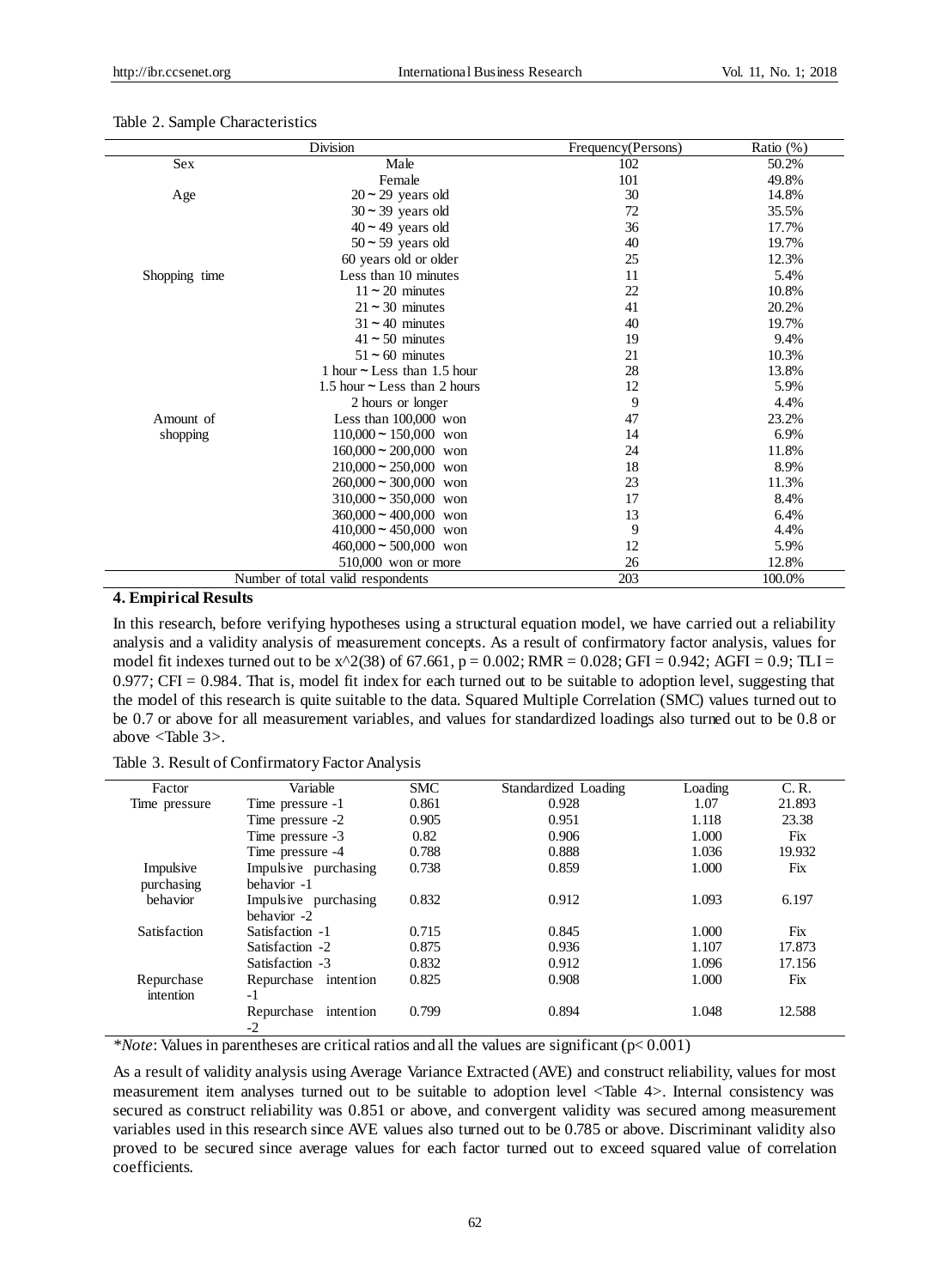| Variable                | Construct<br>Reliability | Average<br>Variance<br>Extracted | Time Pressure | Impulsive<br>Purchasing | Satisfaction | Repurchase<br>Intention |
|-------------------------|--------------------------|----------------------------------|---------------|-------------------------|--------------|-------------------------|
| Time Pressure           | 0.945                    | 0.844                            |               |                         |              |                         |
| Impulsive<br>Purchasing | 0.851                    | 0.785                            | 0.102         |                         |              |                         |
| Satisfaction            | 0.945                    | 0.807                            | 0.002         | 0.000                   |              |                         |
| Repurchase<br>Intention | 0.920                    | 0.812                            | 0.045         | 0.021                   | 0.350        |                         |

Table 4. Results of Construct Validity Analyses (Construct Reliability, AVE)

After completing a confirmatory factor analysis, verification was carried out for the structural equation model based on covariance matrix among factors using maximum likelihood method. As a result of verification, values for model fit indexes turned out to be  $\chi$ 2 = 44.573, DF = 37, CMIN/DF = 1.205, RMR = 0.028, GFI = 0.963, AGFI = 0.934, NFI = 0.977, RFI = 0.966, IFI = 0.996, TLI = 0.994, CFI = 0.996, RMSEA = 0.032. As these values were above adoption level, the model used in this research was verified to be suitable. Verification results of the hypotheses are as shown in <Table 5>.

Table 5. Verification Results of Hypotheses

| <b>Hypothesis</b> | Path                                                                | Estimate       | C. R.    | S. E. | Result    |
|-------------------|---------------------------------------------------------------------|----------------|----------|-------|-----------|
| H1                | Time pressure $\rightarrow$ Impulsive purchasing behavior           | $0.311***$     | 3.863    | 0.082 | Supported |
| H2                | Time pressure $\rightarrow$ Repurchase intention                    | $0.16^{\circ}$ | 2.407    | 0.053 | Supported |
| H3                | Time pressure $\rightarrow$ Satisfaction                            | 0.049          | 0.624    | 0.06  | Rejected  |
| H4                | Impulsive purchasing behavior $\rightarrow$ Repurchase<br>intention | 0.089          | 1.292    | 0.055 | Rejected  |
| H5                | Impulsive purchasing behavior $\rightarrow$ Satisfaction            | $-0.002$       | $-0.027$ | 0.061 | Rejected  |
| H6                | Satisfaction $\rightarrow$ Repurchase intention                     | $0.583***$     | 8.221    | 0.075 | Supported |
|                   |                                                                     |                |          |       |           |

*Note:*  $* p < 0.05$ ,  $** p < 0.01$ .

Regarding the effect of time pressure on impulsive purchasing behavior, standardized estimate value turned out to be 0.311, and C.R value turned out to be 3.863. Regarding the effect of time pressure on repurchase intention, standardized estimate value turned out to be 0.016, and C.R value turned out to be 2.407. From this, it is clear that hypotheses H1 and H2 are supported. When information that boarding time is imminent is given, it evokes a strong temptation in the minds of passengers to purchase goods as their attentiveness is raised. This discovery serves as an empirical evidence for the elaboration likelihood model of Cacioppo & Petty (1980) who claimed that, when information processing ability of consumers is restrained by time pressure, tendency to purchase goods based on price, brand or explanations of a sales personnel is heightened. On the other hand, the effect of time pressure on satisfaction turned out to be not significant statistically. This result is identical with that of Lee's analysis (2010). When time pressure is high, information and time that are necessary for purchase decision is not sufficient, causing confusion in decision making. This explains post-purchase regret and dissatisfaction.

The effect of impulsive purchasing behavior on repurchase intention turned out to be not significant statistically. On the other hand, regarding the relationship between satisfaction and repurchase intention, standardized estimate value turned out to be 0.583, and C.R value turned out to be 8.221, both of which are statistically significant. It is not that users of the airport duty-free shop feel satisfaction through time pressure and impulsive purchasing. Rather, it is that, when their expectation for the airport duty-free shop is exceeded, they feel more satisfaction which leads to repurchasing.

#### **5. Conclusion**

This research has academic significance in that it analyzes the relationship between time pressure that is important in establishing an operation strategy of the airport duty-free shop, which is characterized by short and limited shopping time, and impulsive purchasing behavior. This research has confirmed that time pressure is an antecedent variable for impulsive purchasing behavior, satisfaction, and repurchase intention as it functions as a stimulation factor, and contributed to broadening of the research by verifying inter-relationships among them. As a result of this research, time pressure turned out to have positive effects on impulsive purchasing and repurchase intention. Based on this kind of result, there is a need to apply time pressure marketing that is mainly employed in home shopping to the airport duty-free shop that has similar conditions. As is well known, obsession on decision making is one of the basic characteristics of Korean people due to hot temper. If time pressure marketing is applied, the possibility that it could lead to actual purchasing would be enhanced that much. Therefore, there is a need for IIA to utilize this stimulation factor more actively in its effort to come up with a new strategy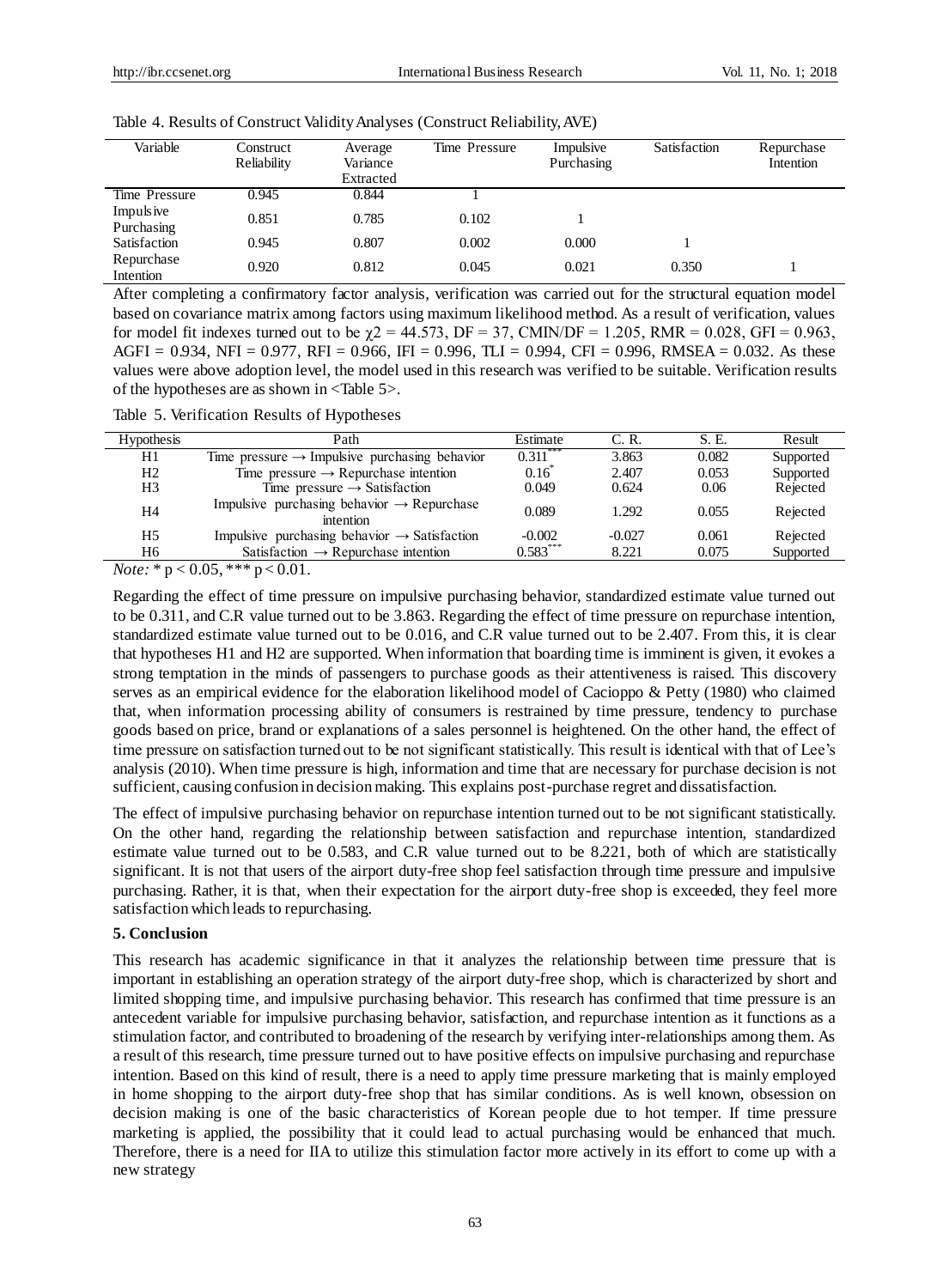Despite these implications, however, this research has the following limitations to be overcome before we can propose a direction for future research. First, the sample of this research was limited to Korean users which preempted consideration of overall distribution of users that includes foreigners. Hence, in the future, comprehensive research that includes foreigners who use the airport duty-free shop would be needed. Second, in this research, the concept of time pressure perceived by users of the airport duty-free shop is defined as one that is based on one's subjective judgment with no regard to actual shopping time of users who feel the time pressure or the amount of shopping involved. Hence, in the future, empirical research would be needed that takes time pressure, shopping time, and amount of shopping into consideration. Also, as external factors that induce impulsive purchasing, not only time pressure but diverse other variables should also be taken into consideration. If these limitations can be complemented by overall grasp of actual situations in conducting a questionnaire survey, the result of present research can be utilized more usefully including theoretical extension.

#### **Acknowledgments**

Authors of this research would like to express heartfelt thanks to authorities at Incheon International Airport for their assistance in enabling us to conduct a questionnaire survey with users of the airport duty-free shop at the boarding gate of the airport as target.

### **References**

- Biong, H. (1993). Satisfaction and Loyalty to Suppliers within the Grocery Trade. *European Journal of Marketing, 27*(7), 21-38[. https://doi.org/10.1108/03090569310040334](https://doi.org/10.1108/03090569310040334)
- Brehm, J. W. (1966). *A theory of psychological reactance*. New York: Academic Press.
- Cacioppo, J. T., & Petty, R. E. (1984). The elaboration likelihood model of persuasion*. Advances in Consumer Research, 11*(1), 673-675.
- Dhar, R., & Nowlis, S. M. (1999). The effect of time pressure on consumer choice deferral. *Journal of Consumer Research,* 25(4), 369-384[. https://doi.org/10.1086/209545](https://doi.org/10.1086/209545)
- Duncan, H. J., & Capella, L. M. (1995). Shopper reactions to perceived time pressure. *International Journal of Retail & Distribution Management, 23*(12), 13-20. https://doi.org/10.1108/09590559510103963
- Faber, R. J., & O'guinn, T. C. (1992). A clinical screener for compulsive buying*. Journal of Consumer Research, 19*(3), 459-469. https://doi.org/10.1086/209315
- Gardner, M. P., & Rook, D. W. (1988). Effects of impulse purchases on consumers' affective states. *Advances in Consumer Research, 15*(1), 127-130. Retrieved from http://www.acrwebsite.org/search/view-conference-proceedings.aspx?Id=6803
- Hausman, A. (2000). A multi-method investigation of consumer motivations in impulse buying behavior. *Journal of Consumer Marketing, 17*(5), 403-426. https://doi.org/10.1108/07363760010341045
- Hodge, R. (2004). *Factors influencing impulse buying during an online purchase transaction*. Master thesis, University of Waterloo, CA. http://hdl.handle.net/10012/912
- Hof, R. D., McWilliams, G., & Saveri, G. (1998). The click here economy. *Business Week, 22*(6583), 122.
- Howard, J. A., & Sheth, J. N. (1969). *The theory of buyer behavior*. New York: Wiley
- Kristensen, K., Martensen, A., & Gronholdt, L. (1999). Measuring the impact of buying behaviour on customer satisfaction. *Total Quality Management, 10*(4-5), 602-614[. https://doi.org/10.1080/0954412997587](https://doi.org/10.1080/0954412997587)
- Lam, S. Y., Shankar V., & Erramilli M. K. et al. (2004). Customer value, satisfaction, loyalty, and switching costs: An illustration from a business-to-business service context. *Journal of the Academy of Marketing Science, 32*(3), 293-311. https://doi.org/10.1177/0092070304263330
- Lee, J. A., & Kacen, J. J. (2008). Cultural influences on consumer satisfaction with impulse and planned purchase decisions. *Journal of Business Research, 61*(3), 265-272. <https://doi.org/10.1016/j.jbusres.2007.06.006>
- Lee, Y. I. (2010). The Effect on Behavior Intention of Post Purchase to the Cognitive and Emotional Response Under Time Pressure. *Journal of Commodity Science and Technology, 28*(3), 21-30.
- Oliver, R. L. (2010). *Satisfaction: A behavioral perspective on the consumer*. New York: M.E. Sharpe.
- Rastegary, H., & Landy, F. J. (1993). The interactions among time urgency, uncertainty, and time pressure. *Time pressure and stress in human judgment and decision making,* New York: Plenum Press, 217-239. [https://doi.org/10.1007/978-1-4757-6846-6\\_15](https://doi.org/10.1007/978-1-4757-6846-6_15)